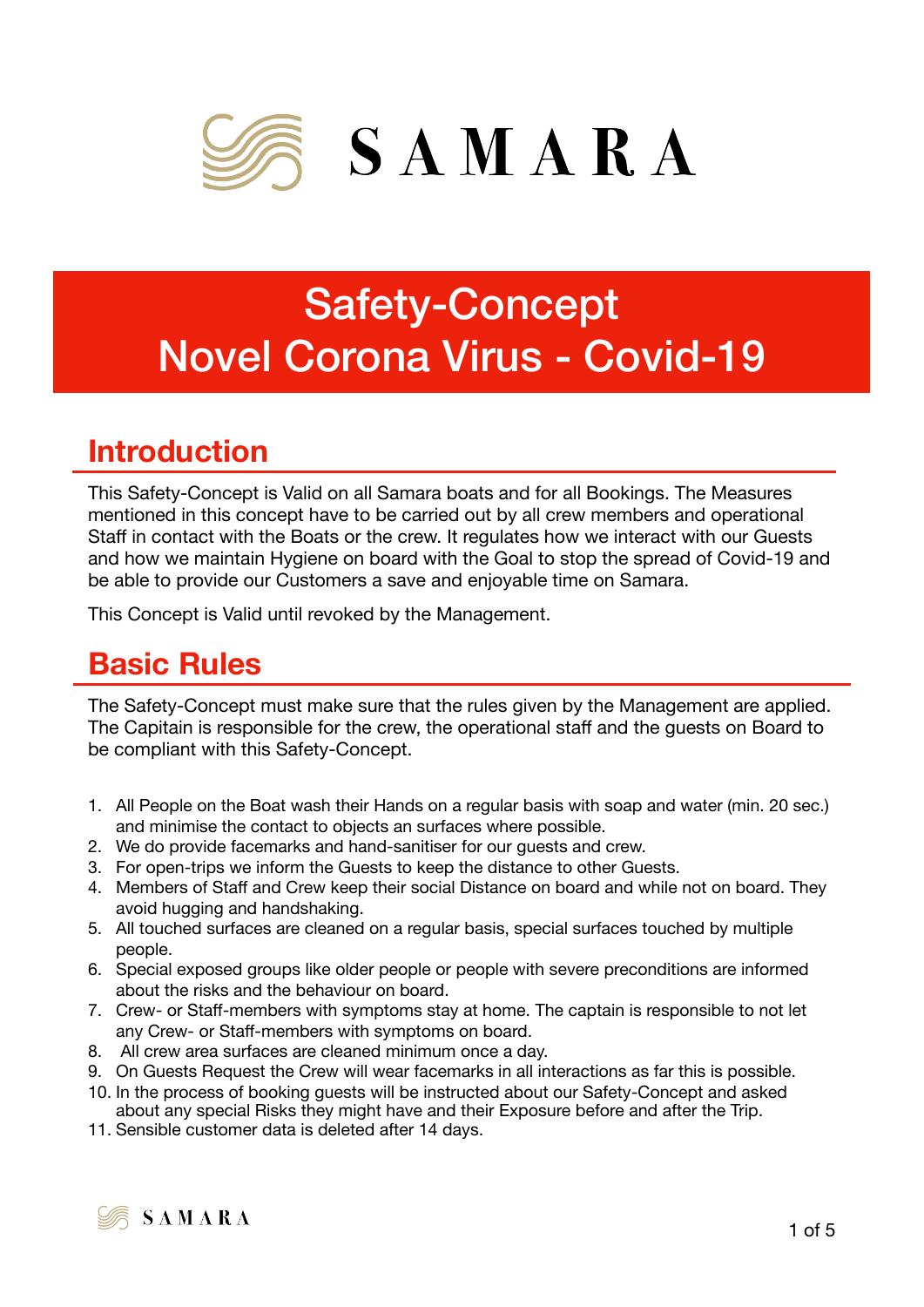# **1. Hand-Hygiene**

All People on the Boat wash their Hands on a regular basis with soap and water (min. 20 sec.) and minimise the contact to objects an surfaces where possible.

| <b>Rule</b>                                                                                        | <b>How</b>                                                                                                                                                                                                      | <b>Where</b>                                                             |
|----------------------------------------------------------------------------------------------------|-----------------------------------------------------------------------------------------------------------------------------------------------------------------------------------------------------------------|--------------------------------------------------------------------------|
| Guests are asked to<br>use the Hand-<br>Sanitiser or wash<br>their hands when<br>boarding the boat | As part of the welcome ritual, the Guests will be asked to<br>disinfect their Hands with the provided cold towels or as a<br>washing ritual with soap and water over a boal.                                    | At the welcome and<br>lounge Area                                        |
| Provide Hand-<br>Sanitiser and Soap                                                                | We place disinfectant and / or Soap at these places                                                                                                                                                             | Lounge, Salon and<br><b>Toilets</b>                                      |
| Guests Temperatur<br>is measured                                                                   | We do use contact free Thermometer to take Guests<br>temperature                                                                                                                                                | At the welcome and<br>lounge Area                                        |
| All Crew- and Staff-<br>members wash their<br>hands regularly with<br>soap and Water               | The Hands will be washed intently for 20 seconds with soap<br>and water.                                                                                                                                        | All Boat                                                                 |
| We minimise<br>touching surfaces<br>and objects                                                    | We do remove unneeded objects wich are commonly<br>touched often. Guests will be provided with own water<br>bottles and asked to not use the water dispenser by them<br>selfs instead order water from the crew | At the welcome and<br>lounge Area the<br>Salon and the<br><b>Toilets</b> |

### **2. Face-Masks**

We do provide facemarks for our guests and crew.

| <b>Rule</b>                      | <b>How</b>                                                                                                     | <b>Where</b>     |
|----------------------------------|----------------------------------------------------------------------------------------------------------------|------------------|
| We wear facemarks                | The crew is instructed to wear facemarks                                                                       | On the Boat      |
| We listen to the<br>Guests needs | On guests request the facemark regime for the Crew will be<br>expanded to all interactions as far was possible | All interactions |
| We will provide<br>Facemasks     | Facemasks will be handed out by the Crew on request                                                            | All interactions |

# **3. Open-Trips**

For open-trips we inform the Guests to keep the distance to other Guests.

| <b>Rule</b>                            | <b>How</b>                                                                                 | <b>Where</b>      |
|----------------------------------------|--------------------------------------------------------------------------------------------|-------------------|
| We do instruct our                     | While the Booking and when Boarding our Guests will be                                     | while Booking and |
| Guests                                 | informed about our concept                                                                 | on the Boat       |
| We do offer different<br>places to Eat | Guests can Chose to Eat separately at the Salon, on the<br>Deck or in the Back of the boat | On the Boat       |
| We keep common                         | While Open trips with different groups of Guests, the                                      | Salon, Deck,      |
| Areas clean                            | Common Areas surfaces will be special often cleaned                                        | Lounge            |

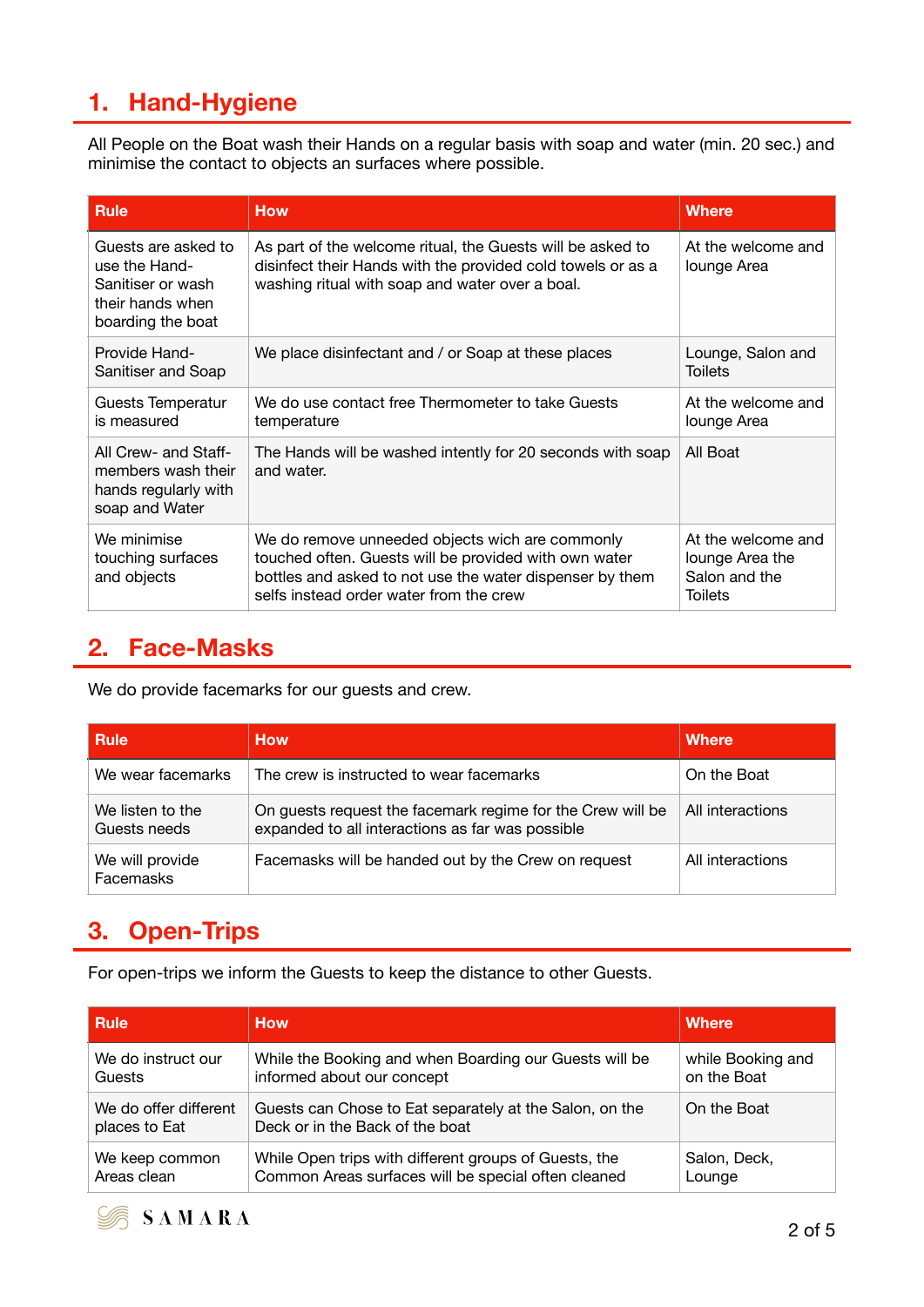# **4. Crew and Staff**

Members of Staff and Crew keep their social Distance on board and while not on board. They avoid hugging and handshaking.

| <b>Rule</b>          | <b>How</b>                                                                                                              | Where                             |
|----------------------|-------------------------------------------------------------------------------------------------------------------------|-----------------------------------|
| Keep social Distance | The Crew is instructed to keep their Social Distance                                                                    | On the Boat /<br>outside the Boat |
| No hugging           | The Crew is instructed to not hug friends or guests                                                                     | On the Boat /<br>outside the Boat |
| No handshaking       | The Crew is instructed to not shake hands, in interactions<br>with guests we will use the "Praying Hands" for Greetings | On the Boat /<br>outside the Boat |

#### **5. Surfaces**

All touched surfaces are cleaned on a regular basis, special surfaces touched by multiple people.

| <b>Rule</b>                       | <b>How</b>                                                      | <b>Where</b>                      |
|-----------------------------------|-----------------------------------------------------------------|-----------------------------------|
| Keep all Common<br>surfaces clean | All commonly touched surfaces are cleaned on a regular<br>basis | On the Boat /<br>outside the Boat |
| Clean commonly<br>used Objects    | We do clean remote controls, Guest-maps,                        | Rooms, Salon                      |
| Crew Area must be<br>Save         | All crew area surfaces are cleaned minimum once a<br>day.       | Crew Area                         |

# **6. Special needs**

Special exposed groups like older people or people with severe preconditions are informed about the risks and the behaviour on board.

| <b>Rule</b>                              | <b>How</b>                                                                                 | <b>Where</b>                                  |
|------------------------------------------|--------------------------------------------------------------------------------------------|-----------------------------------------------|
| We identify Guests<br>with special needs | While Booking we will Collect the Informations needed                                      | While Booking and<br>on the Boat if<br>needed |
| We instruct our Crew                     | If Guest inform us about special needs we will inform and<br>instruct our crew accordingly | Boot / Office                                 |
| We keep your<br>Privacy                  | Sensible customer data is deleted after 14 days.                                           | Everywehre                                    |

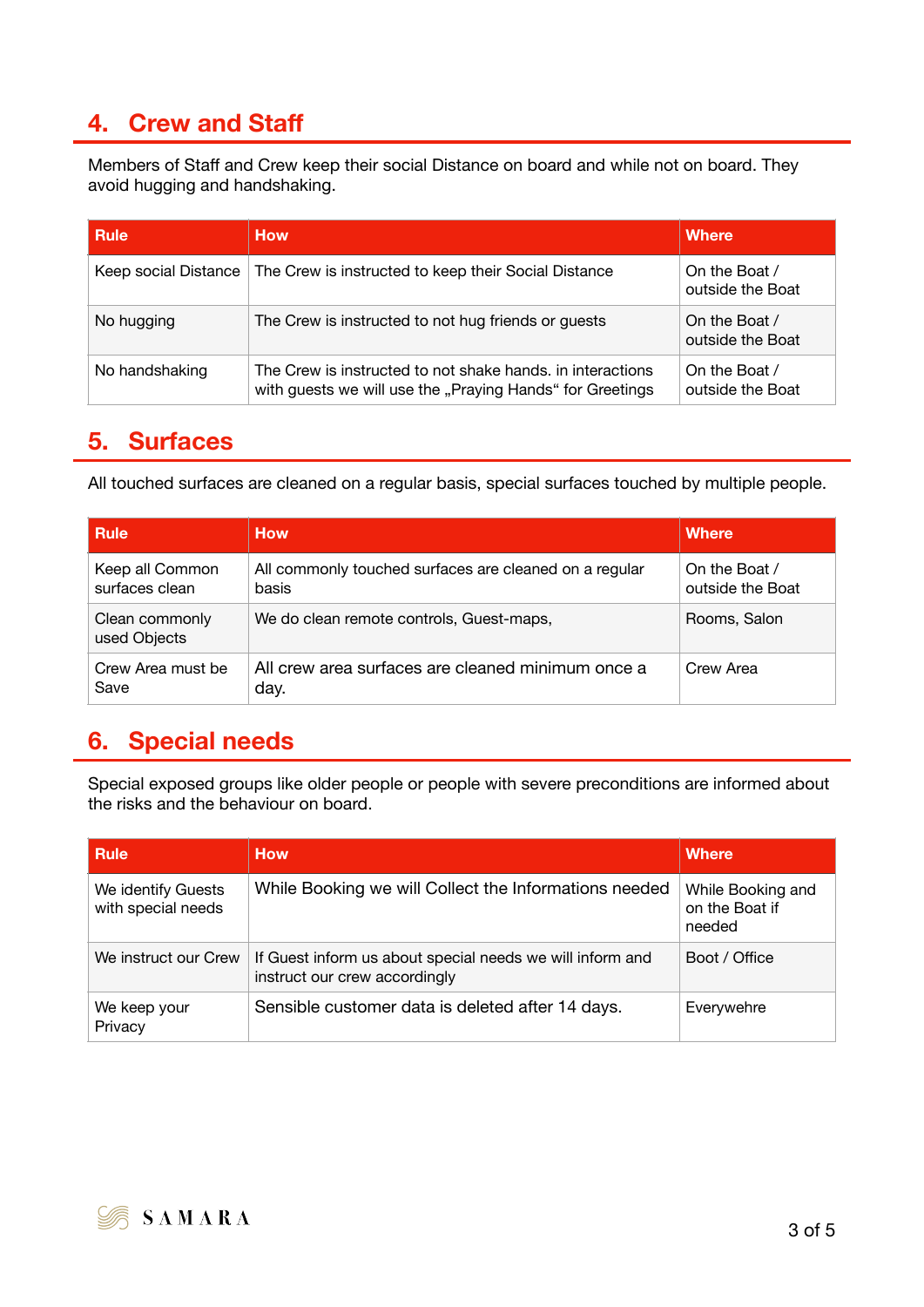# **7. Crew and Staff-Members**

The captain is responsible to not let any Crew- or Staff-members with symptoms on board. Crewor Staff-members with symptoms stay at home.

| <b>Rule</b>                                                                           | <b>How</b>                                                                                                                                                                   | <b>Where</b>                                  |
|---------------------------------------------------------------------------------------|------------------------------------------------------------------------------------------------------------------------------------------------------------------------------|-----------------------------------------------|
| The Capitain will<br>check and report the<br>health of our Crew-<br>and Staff-Members | The captain daily measures the Temperature of all crew-<br>and Staff on the Boat and asks about Symptoms. He will<br>write the results down in the Logbook                   | <b>Boat</b>                                   |
| Sick Crew- or Staff<br>members stay home                                              | If a crew-Member does not feel well or hist<br>Temperature is indicating any significant deviation<br>from normal the Crew-Or Staffmember will be<br>instructed to stay home | While Booking and<br>on the Boat if<br>needed |
| We do care and<br>Inform our Crew                                                     | Crew- and Staff-Members who stay home due to<br>Fever or other symptoms wall get instructions and will<br>be payed a salary during the time of recovery                      | Home                                          |

#### **8. Booking**

In the process of booking guests will be instructed about our Safety-Concept and asked about any special Risks they might have and their Exposure before and after the Trip.

| <b>Rule</b>                                                                                 | <b>How</b>                                                                                                                                                            | <b>Where</b>          |
|---------------------------------------------------------------------------------------------|-----------------------------------------------------------------------------------------------------------------------------------------------------------------------|-----------------------|
| We do instruct our<br>Guests about our<br>Safety-Concept                                    | While the Booking we will inform our Guests about this<br>Covid-19 Safety-Concept and send them this Brochure as<br>well as discus the topic.                         | Office / Phone / Mail |
| We do ask our Guest<br>for Information about<br>enhanced risk<br><b>Factors or Exposure</b> | We do ask our Guests for their travel plans before and<br>after the planed trip. We do ask for known risks and<br>exposures.                                          | Office / Phone / Mail |
| We do follow up on<br>our Guests health                                                     | 5 and 14 Days after the Trip we do ask the Customers<br>about their Health status. We do ask Guests to inform<br>us if their health changes due to suspected Covid-19 | Office / Phone / Mail |

#### **9. Management**

The Management keeps themselves up to date about the development of the covid-19 situation and is ready to to adapt the measures in place.

| <b>Rule</b>     | <b>How</b>                                                                                | <b>Where</b>   |
|-----------------|-------------------------------------------------------------------------------------------|----------------|
| We are informed | We do keep us informed from multiple sources about<br>covid-19                            | Office         |
| We do adapt     | we do adapt our rules and behaviour aswell as our<br>instructions to the latest knowledge | Office / Boats |